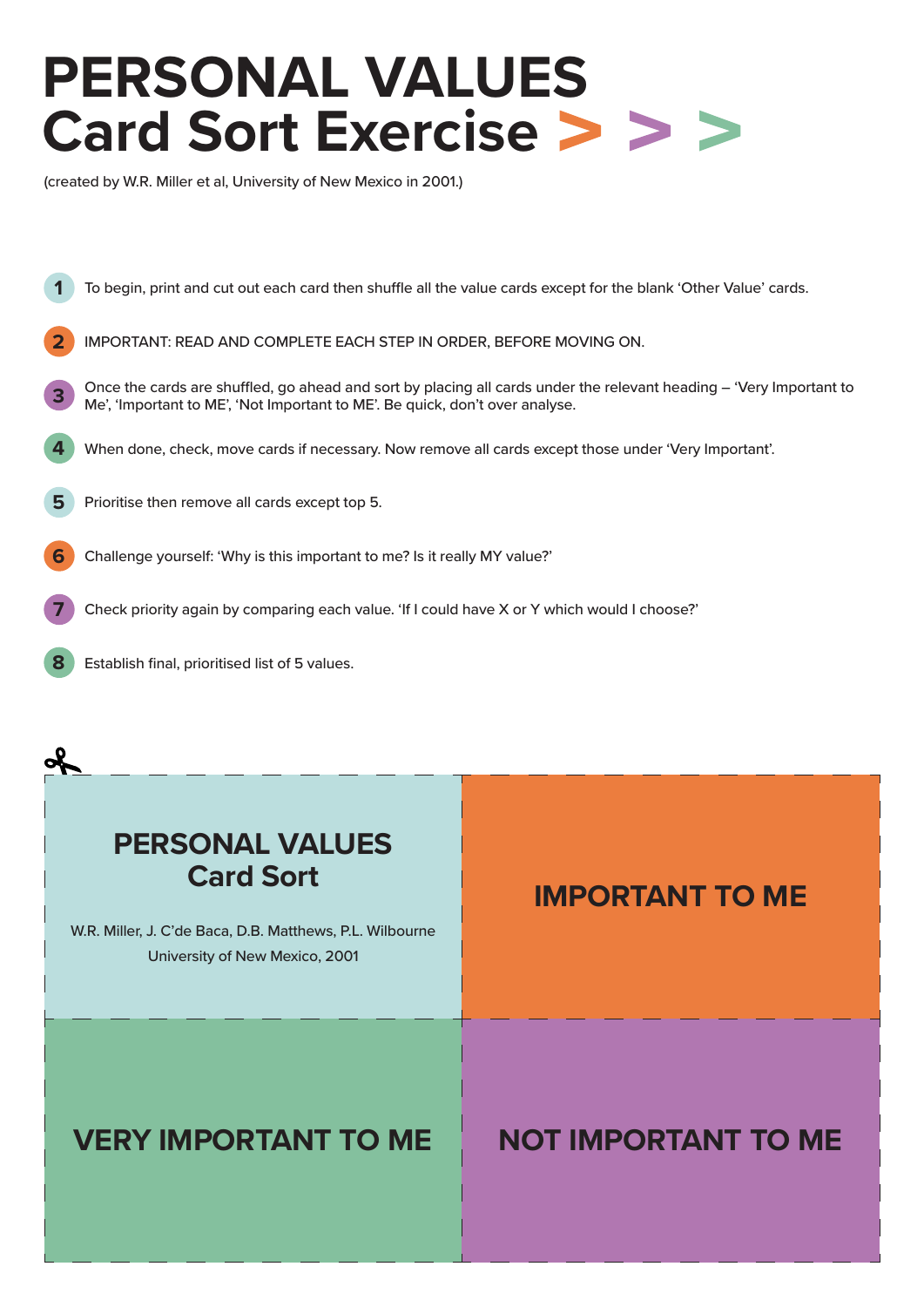

**to be accepted as I am**

## **ACCURACY**

**to be accurate in my opinions and beliefs**

#### **ACHIEVEMENT**

**to have important accomplishments**

## **ADVENTURE**

**to have new and exciting experiences**

# **ATTRACTIVENESS**

**to be physically attractive**

## **AUTHORITY**

**to be in charge of and responsible for others**

## **AUTONOMY**

**to be self-determined and independent**

#### **BEAUTY**

**to appreciate beauty around me**

# **CARING**

**to take care of others**

## **CHALLENGE**

**to take on difficult tasks and problems**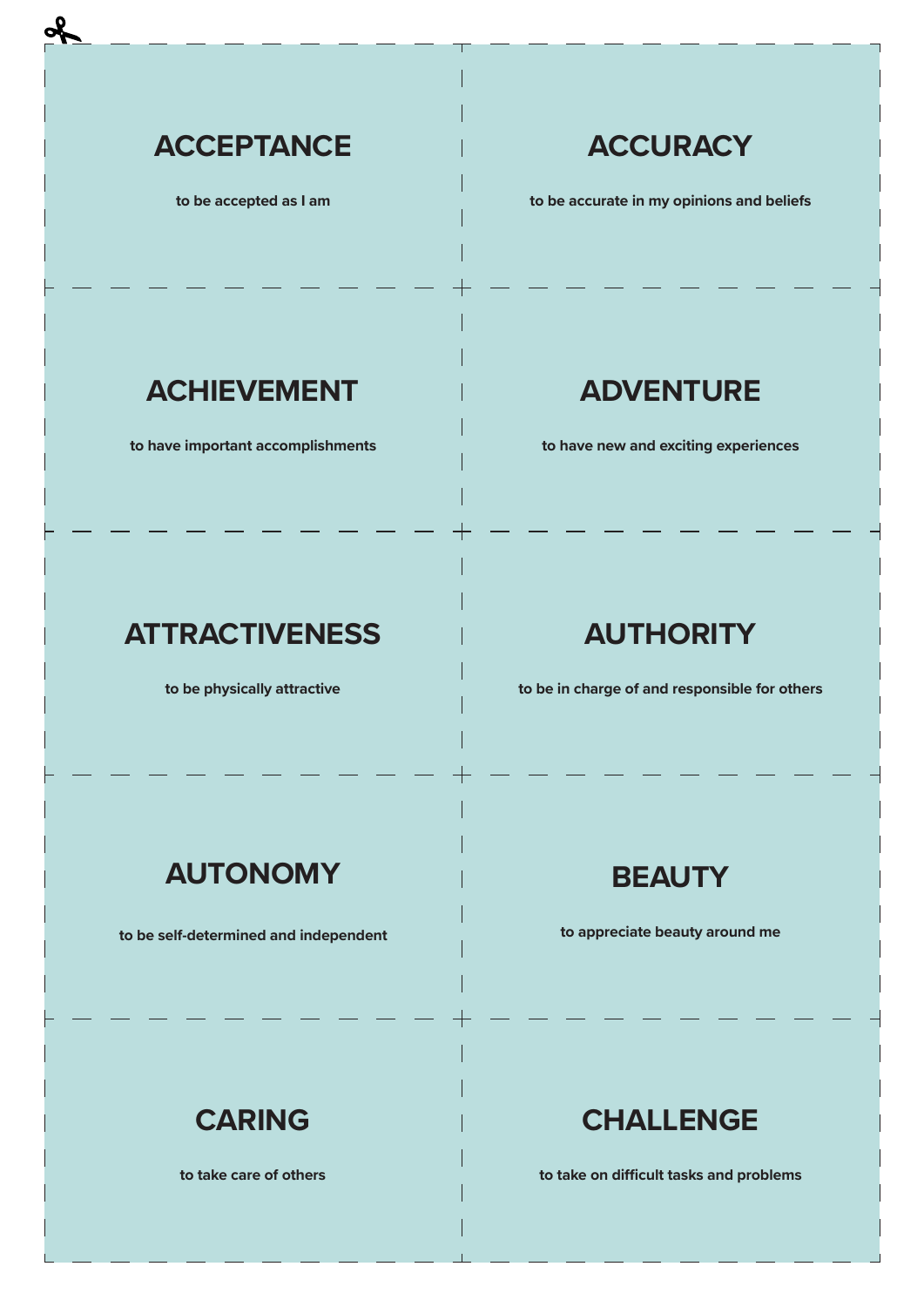

**to have a life full of change and variety**

## **COMFORT**

**to have a pleasant and comfortable life**

#### **COMMITMENT**

**to make enduring, meaningful commitments**

#### **COMPASSION**

**to feel and act on concern for others**

# **CONTRIBUTION**

**to make a lasting contribution in the world**

## **CO-OPERATION**

**to work collaboratively with others**

## **COURTESY**

**to be considerate and polite toward others**

#### **CREATIVITY**

**to have new and original ideas**

## **DEPENDABILITY**

**to be reliable and trustworthy**

## **DUTY**

**to carry out my duties and obligations**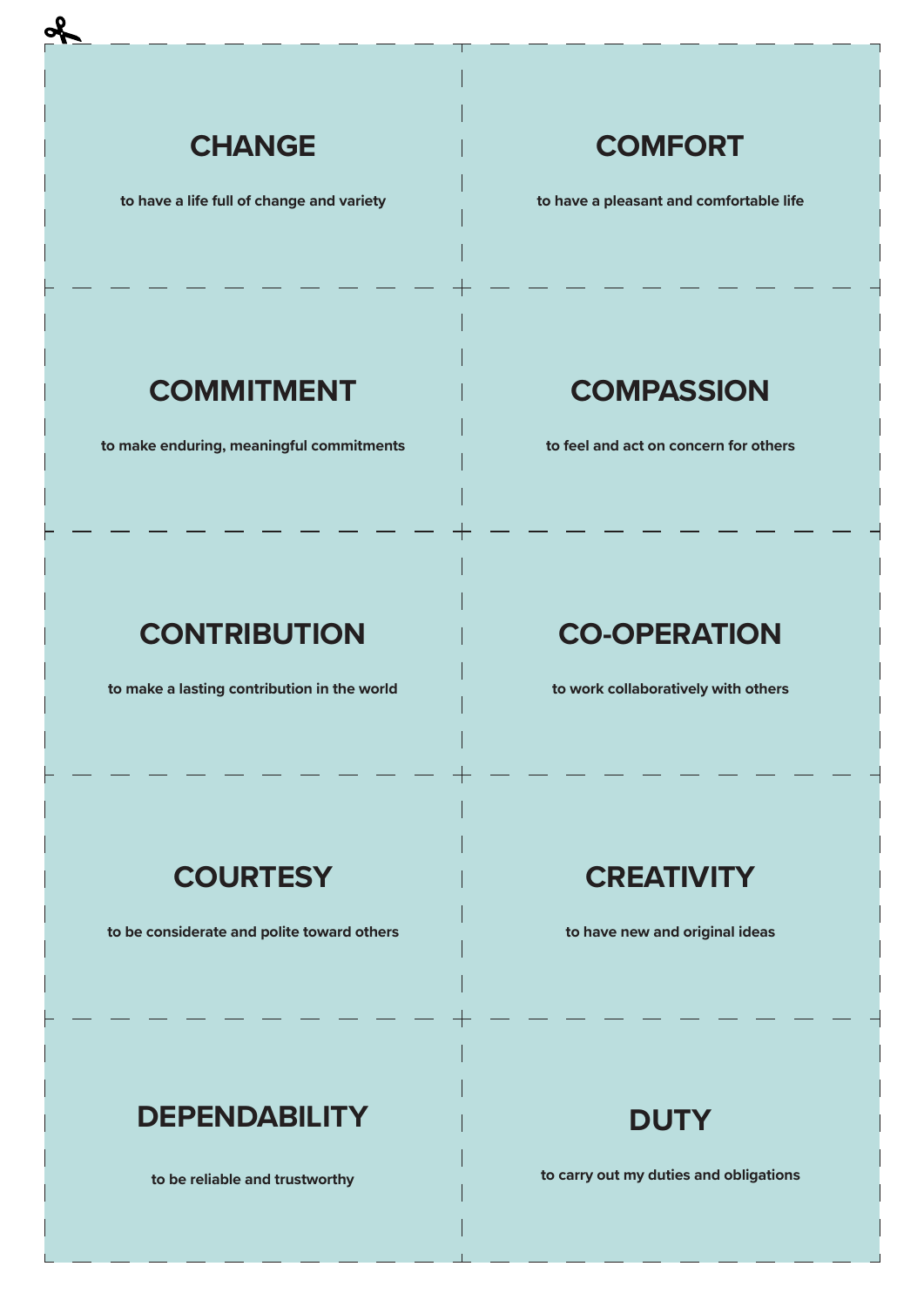

**to live in harmony with the environment**

## **EXCITEMENT**

**to have a life full of thrills and stimulation**

## **FAITHFULNESS**

**to be loyal and true in relationships**

#### **FAME**

**to be known and recognised**

## **FAMILY**

**to have a happy, loving family**

#### **FITNESS**

**to be physically fit and strong**

#### **FLEXIBILITY**

**to adjust to new circumstances easily**

#### **FORGIVENESS**

**to be forgiving of others**

# **FRIENDSHIP**

**to have close, supportive friends**

**FUN**

**to play and have fun**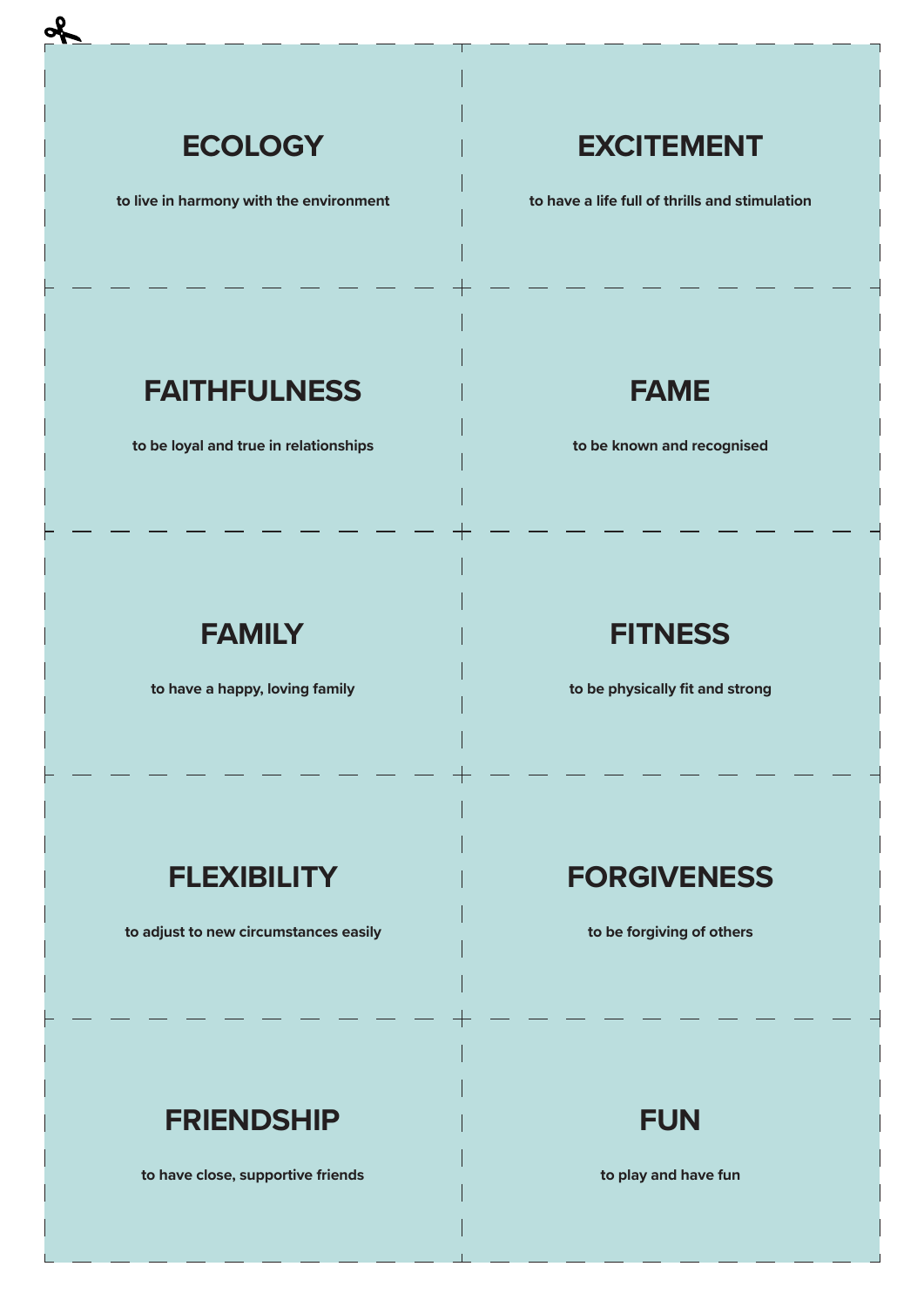#### **GENEROSITY**

**to give what I have to others**

## **GENUINENESS**

**to act in a manner that is true to who I am**

#### **GOD'S WILL**

**to seek and obey the will of God**

#### **GROWTH**

**to keep changing and growing**

## **HEALTH**

**to be physically well and healthy**

#### **HELPFULNESS**

**to be helpful to others**

## **HONESTY**

**to be honest and truthful**

## **HOPE**

**to maintain a positive and optimistic outlook**

# **HUMILITY**

**to be modest and unassuming**

## **HUMOUR**

**to see the humorous side of myself and the world**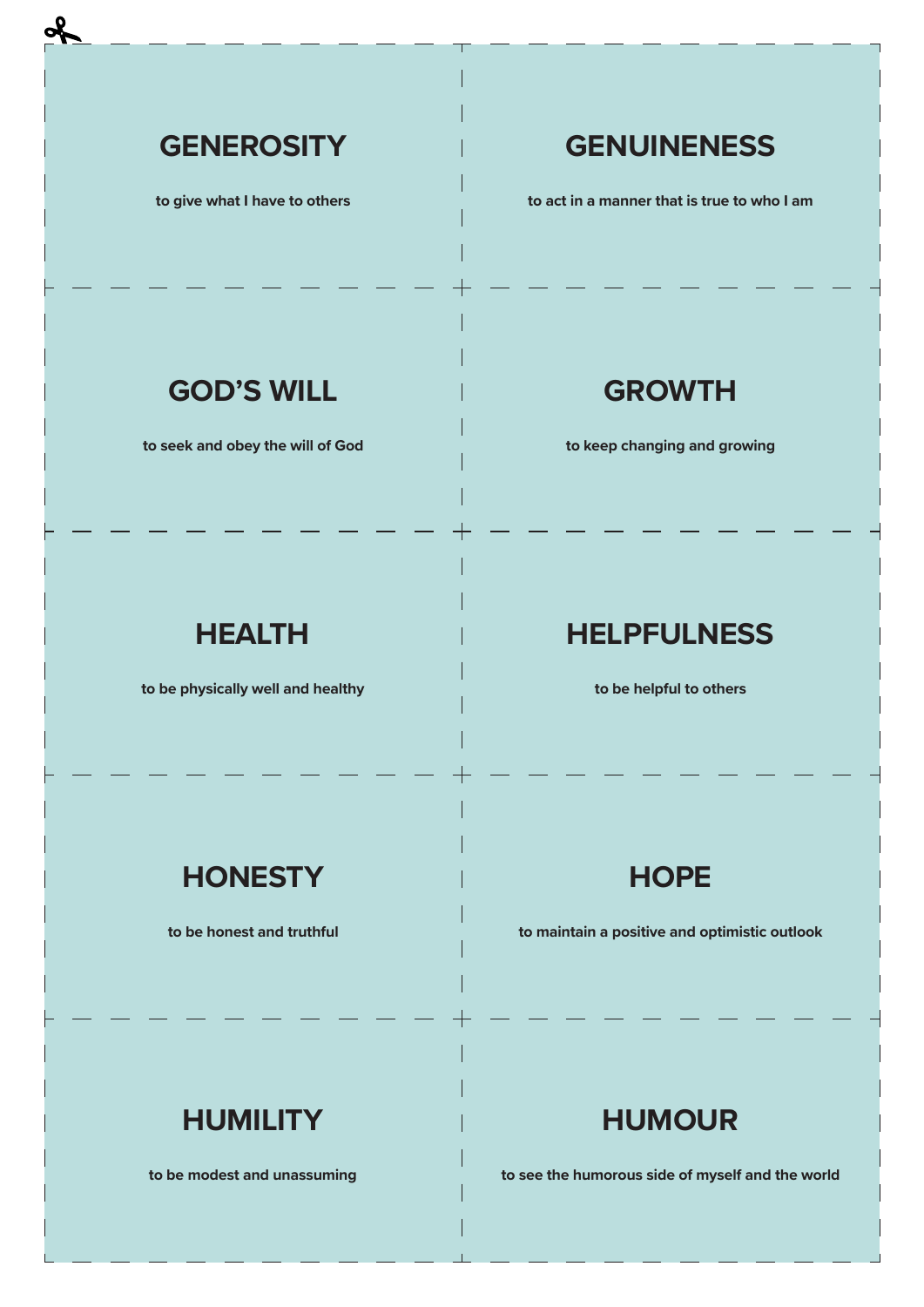## **INDEPENDENCE**

**to be free from dependence on others**

#### **INDUSTRY**

**to work hard and well at my life tasks**

## **INNER PEACE**

**to experience personal peace**

#### **INTIMACY**

**to share my innermost experiences with others**

## **JUSTICE**

**to promote fair and equal treatment for all**

#### **KNOWLEDGE**

**to learn and contribute valuable knowledge**

#### **LEISURE**

**to take time to relax and enjoy**

#### **LOVED**

**to be loved by those close to me**

# **LOVING**

**to give love to others**

#### **MASTERY**

**to be competent in my everyday activities**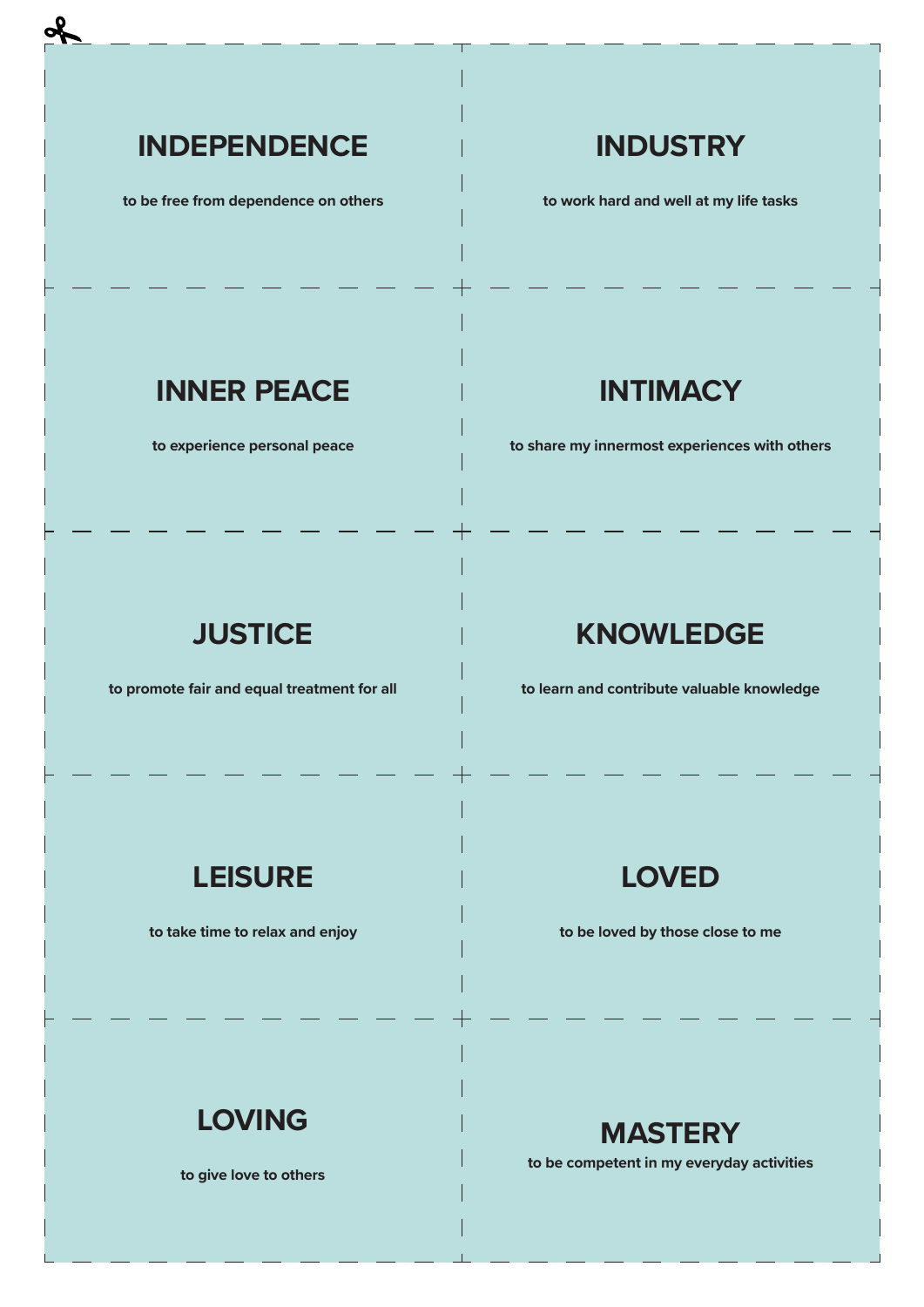## **MINDFULNESS**

**to live conscious and mindful of the present moment**

## **MODERATION**

**to avoid excesses and find a middle ground**

#### **MONOGAMY**

**to have one close, loving relationship**

# **NON-CONFORMITY**

**to question and challenge authority and norms**

## **NURTURANCE**

**to take care of and nurture others**

#### **OPENNESS**

**to be open to new experiences, ideas, and options**

#### **ORDER**

**to have a life that is well-ordered and organized**

#### **PASSION**

**to have deep feelings about ideas, activities, or people**

## **PLEASURE**

**to feel good**

## **POPULARITY**

**to be well-liked by many people**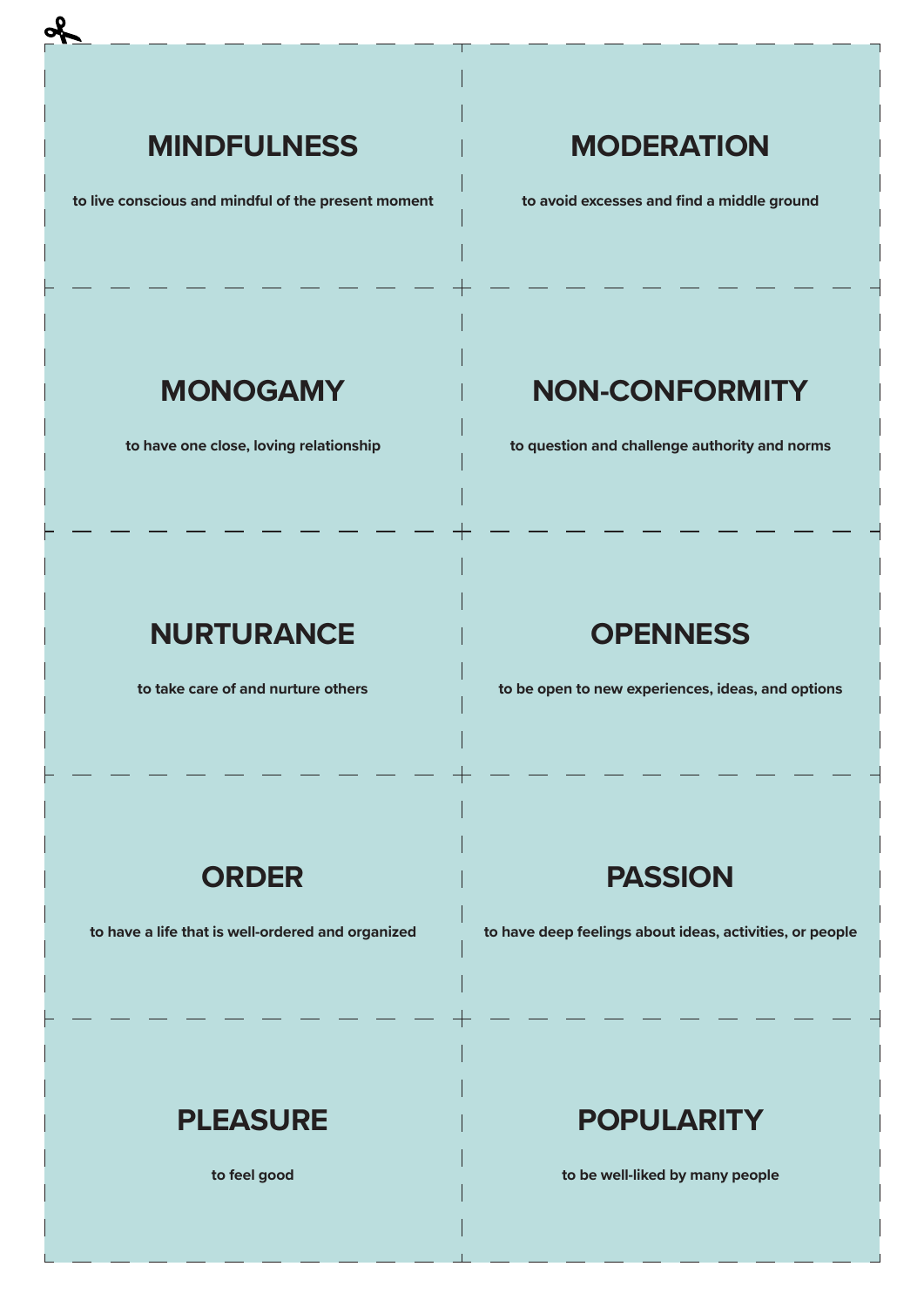

**to have control over others**

#### **PURPOSE**

**to have meaning and direction in my life**

#### **RATIONALITY**

**to be guided by reason and logic**

#### **REALISM**

**to see and act realistically and practically**

# **RESPONSIBILITY**

**to make and carry out responsible decisions**

#### **RISK**

**to take risks and chances**

## **ROMANCE**

**to have intense, exciting love in my life**



**to be safe and secure**

# **SELF-ACCEPTANCE**

**to accept myself as I am**

# **SELF-CONTROL**

**to be disciplined in my own actions**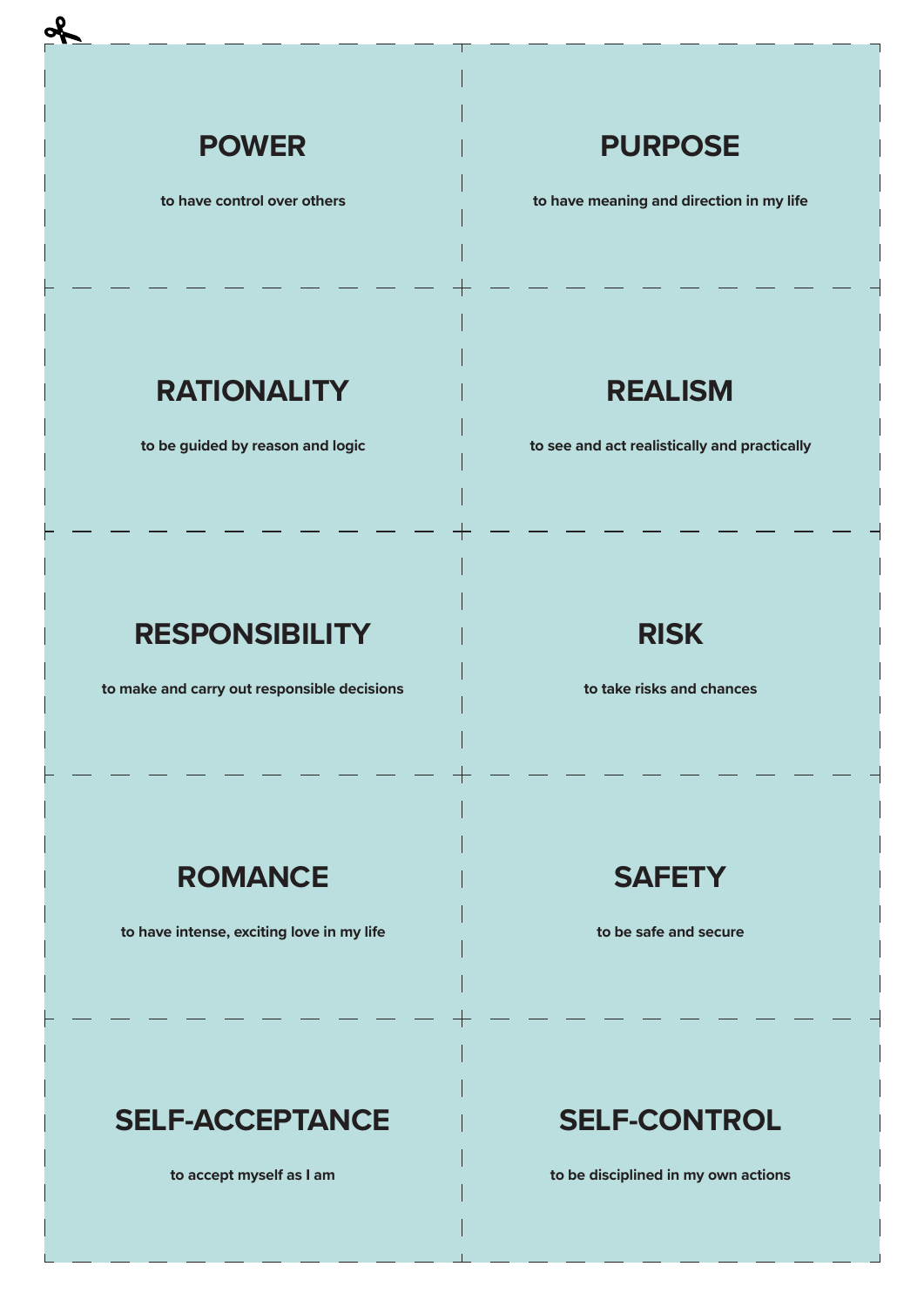#### **SELF-ESTEEM**

**to feel good about myself**

## **SELF-KNOWLEDGE**

**to have a deep and honest understanding of myself**

#### **SERVICE**

**to be of service to others**

## **SEXUALITY**

**to have an active and satisfying sex life**

## **SIMPLICITY**

**to live life simply, with minimal needs**

## **SOLITUDE**

**to have time and space where I can be apart from others**

## **SPIRITUALITY**

**to grow and mature spiritually**

#### **STABILITY**

**to have a life that stays fairly consistent**

# **TOLERANCE**

**to accept and respect those who differ from me**

## **TRADITION**

**to follow respected patterns of the past**